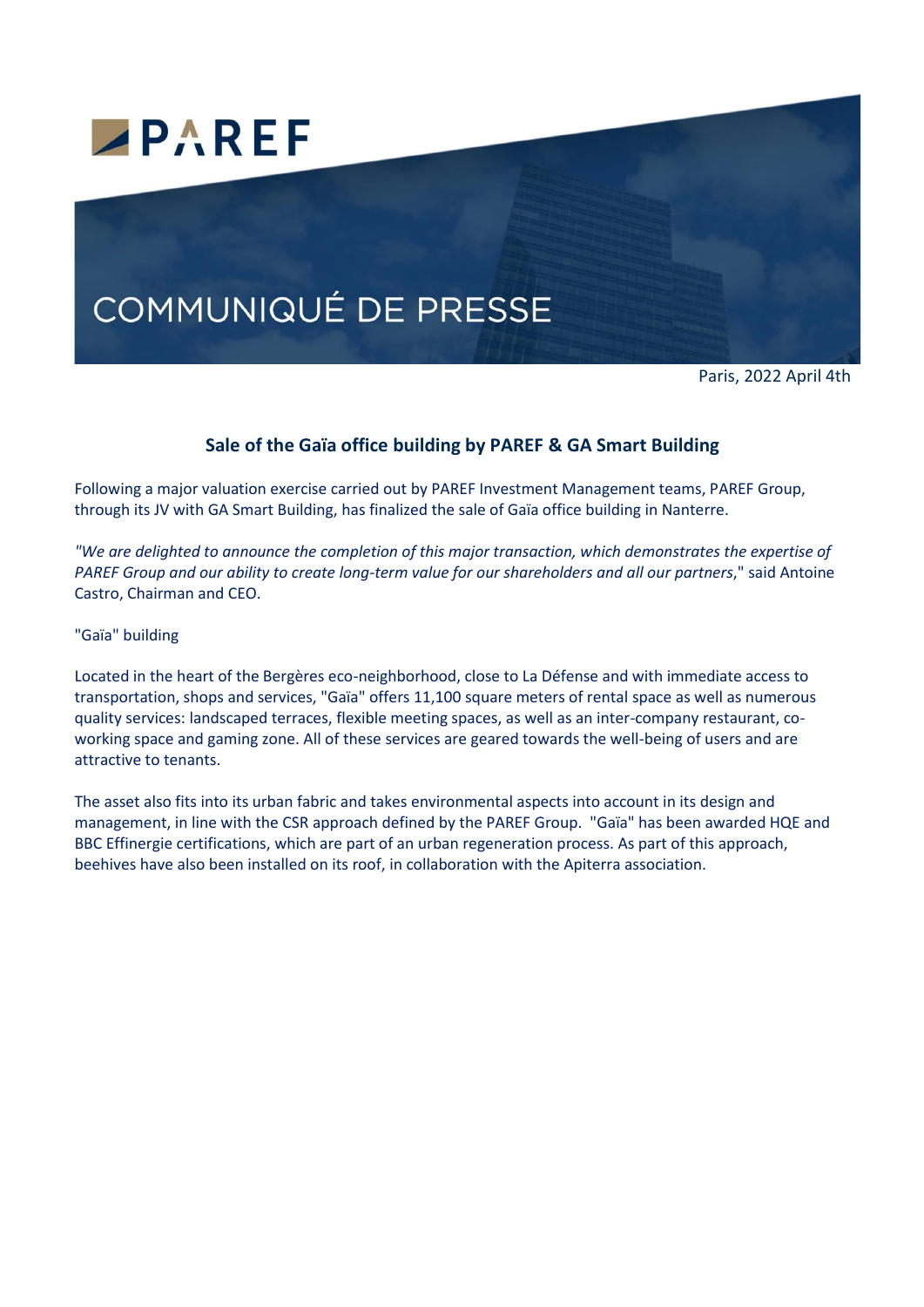#### **IX - Financial agenda**

April 28, 2022: Financial information as of March 31, 2022 May 19, 2022: Annual General Meeting of shareholder

#### **About PAREF Group**

PAREF operates in two major complementary areas: (i) investments owned by SIIC PAREF primarily in commercial real estate in the Paris region (€0.2 bn asset as of December 31, 2021) and (ii) Management on behalf of third parties via PAREF Gestion (€1.8 bn funds under management as of December 31, 2021), an AMFcertified management company, and via PAREF Investment Management (€0.7 bn as of December 31, 2021). PAREF is a company listed on Euronext Paris, Compartment C, under ISIN FR00110263202 – Ticker PAR. More information on www.paref.com

**Contacts Presse Groupe PAREF** Raphaëlle Chevignard 01 40 29 86 86 raphaelle.chevignard@paref.com

#### **Citigate Dewe Rogerson**

Tom Ruvira 07 60 90 89 18 [Paref@citigatedewerogerson.com](mailto:Paref@citigatedewerogerson.com)

#### **About GA Smart Building**

GA Smart Building is a committed player in Real Estate and Construction industry. Environmental, social and societal issues are at the heart of its #weBuildforLife strategy: building for life and developing projects that have a positive impact.

The Group offers a comprehensive and integrated range of services, capable of imagining, designing and smart and sustainable buildings that will build the city of tomorrow. GA's historical uniqueness lies in off-site construction process that has been developed with the factory manufacture of the buildings' structural and façade components and their equipment. It makes GA Smart Building a French pioneer in the off-site industry that is emerging worldwide. All of these components are produced in the five plants of the Group in France. This perfectly mastered industrial process is now complemented by 3 wood construction plants of Ossabois, a wholly-owned subsidiary of the Group since 2018. The industrialization of construction also makes it possible to reduce the duration of construction sites, to minimize nuisances as much as possible, to make better use of waste that is entirely recycled in the factory, to offer optimum working and safety conditions and to improve the carbon impact of construction sites. It is also a guarantee of perfect quality of execution and compliance with commitments in terms of deadlines and prices. Since 2017, the Group's employees have been 60% shareholders in GA Smart Building. Their presence in the company's capital gives a special meaning to its action and allows it to control its destiny.

### **Press contacts**

Elodie Le Breton - e.lebreton@ga.fr - 06 67 22 00 97 Catherine Gaudu - catherine.gaudu@agencepremiere.com - 06 67 40 02 60